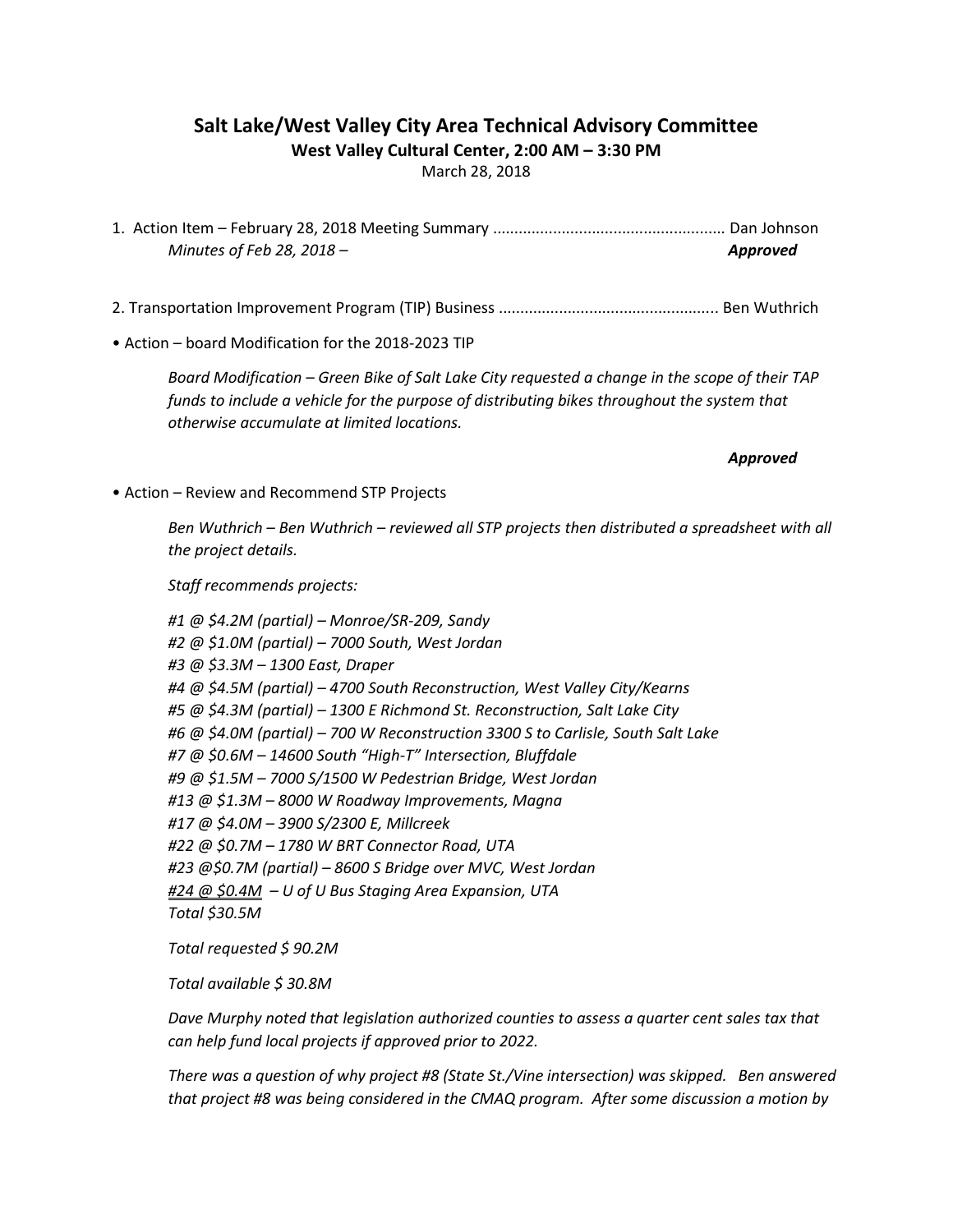Dave Murphy to adopt staff recommendation plus #16 Bluffdale Bridge study for \$0.1M was entertained with a second. Motion passed.

#### Approved

• Action – Review and Recommend CMAQ Projects

Ben reviewed the CMAQ projects.

Kip Billings – A table summarizing the projects requesting CMAQ funds was distributed to the Committee. The requested funds totaled \$19.3M, available funds are just \$4.8M. Staff recommendation is to fund CMAQ projects:

Locomotive project funds are for emission related upgrades only at \$200,000 per locomotive. UTA is responsible for the remaining \$400,000 per locomotive for routine overhaul maintenance. Staff recommendation is to fund CMAQ projects:

#1 @ \$0.27M – Vanpool Management, UTA #2 @ \$1.00M – Frontrunner Locomotive (5) Upgrade, UTA #3 @ \$0.06M – Carpool Management, UTA #6 @ \$0.40M (partial) – 14600 S/Redwood Rd. Intersection, Bluffdale #9 @ \$0.29M – State St./Vine Intersection, UDOT #11 @ \$0.49M – State St./5300 S Intersection, UDOT #12 @\$1.06M – 14600 S Bicycle and Pedestrian Path, Bluffdale #15 @ \$1.2M (partial) - 4500 S Highland Dr. Intersection, Holladay Total \$4.77M

A motion was made and passed. A motion was made and passed.

• Action – Review and Recommend TAP Projects

Ben reviewed the TAP projects.

Scott Hess of WFRC presented the staff recommendation for TAP projects.

TAP funds are combined with Safe Routes to School funds. Recommend projects:

#1 @ \$363,038 - 2700 East Sidewalk Project, Cottonwood Heights #2 @ \$193,918 - Kearns Northwest Avenue Sidewalk, Kearns #x - @ \$400,423 - Millcreek 3300 South Sidewalk (STP Project) #6 @ \$33,198 (partial) - Bike Racks on Buses, UTA (balance of funds)

Total \$990,577

Total requested \$ 1.7M

Total available \$ 1.0M

Motion to accept staff recommendation plus balance to UTA for bike racks on busses, and a second. **Approved**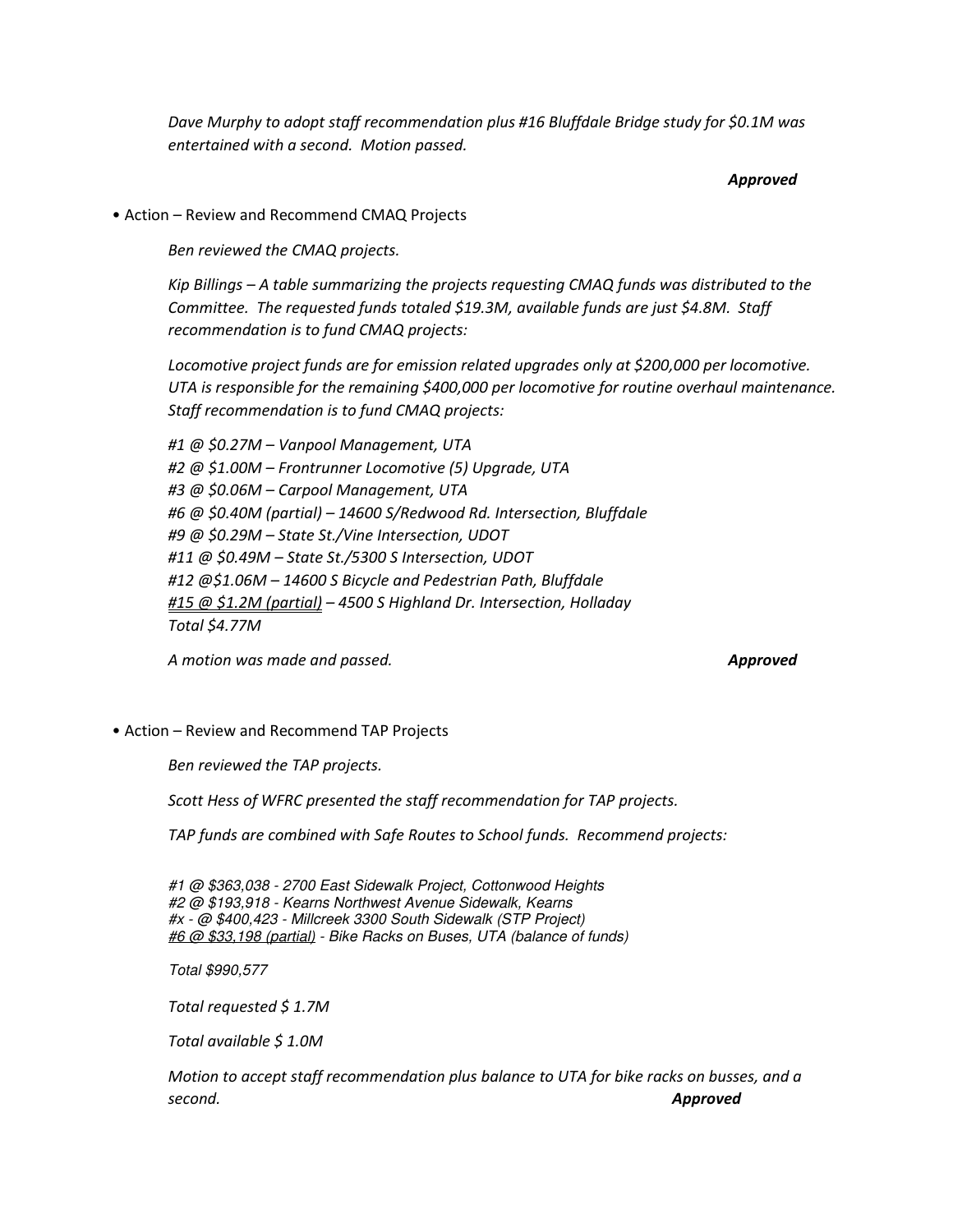- Information Schedule for the 2019-2024 TIP Process 3. Other Business ................................................................................................................ Dan Johnson
- Thanks to West Valley City for refreshments

Next Meeting of Trans Com TAC – May 30, 2018 - Refreshments – Bluffdale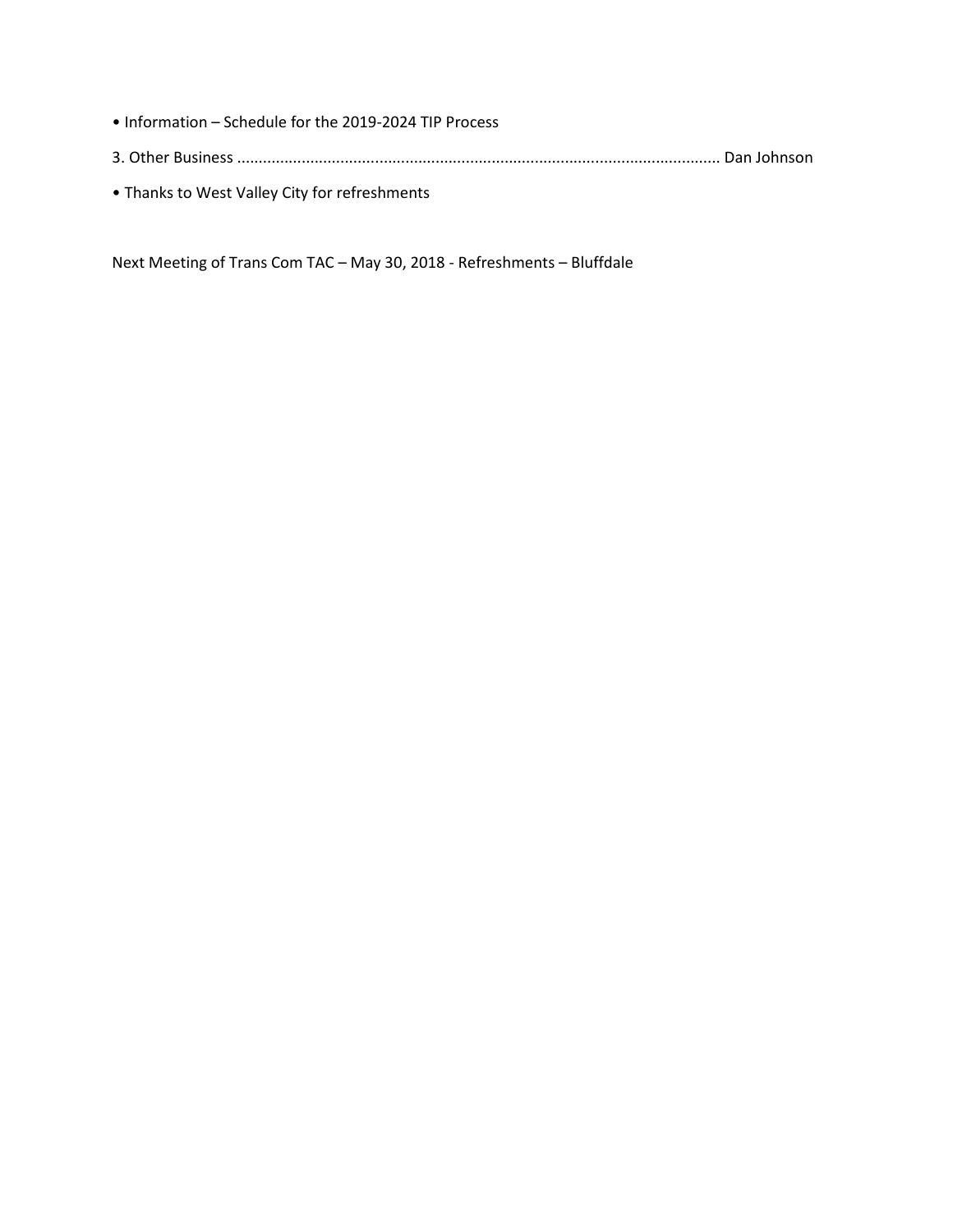# Attendance Roll

# Salt Lake Technical Advisory Committee

### Date \_\_\_ March 28, 2018

Please check your name or add it to the list below and update your contact information if needed.

| V      | <b>Name</b>          | <b>Organization</b>        | Phone        | E-mail                      |
|--------|----------------------|----------------------------|--------------|-----------------------------|
|        | Adams, Michael A.    | <b>UDOT</b>                |              |                             |
|        | Alexander, Dave      | South SLC                  | 801.412.3238 | dalexander@sslc.net         |
|        | Allen, Mike          | <b>Cottonwood Heights</b>  |              |                             |
|        | Anderson, Cheryl     | <b>UTA Rideshare</b>       | 801.287.2062 | canderson@rideuta.com       |
|        | <b>Baird, Scott</b>  | <b>SLCO</b>                | 801.468.2711 | sbaird@slco.org             |
| X      | Baranowski, Bill     | West Jordan                | 801.569.5047 | billba@wjordan.com          |
|        | Beardall, Brent      | Salt Lake County           | 385.468.6610 | bbeardall@slco.org          |
|        | Beecher, Dave        | UTA                        | 801.237.1906 | dbeecher@rideuta.com        |
|        | Bennion, Wayne       | <b>WFRC</b>                | 801.363.4250 | wbennion@wfrc.org           |
| X      | <b>Billings, Kip</b> | <b>WFRC</b>                | 801.363.4250 | kbillings@wfrc.org          |
|        | Bjornstad, Julie     | <b>WFRC</b>                | 801.363.4250 | julieb@wfrc.org             |
|        | Bond, Shannon        | <b>Stanley Consultants</b> | 801.293.8880 | bondshannon@stanleygroup.co |
|        | Brondum, Erik        | <b>West Valley City</b>    | 801.963.3406 | ebrondum@wvc-ut.gov         |
|        | Burns, Lesley        | Midvale                    | 801.567.7229 | lburns@midvale.com          |
| X      | Cardon, Bruce        | UTA                        | 801.287.1234 | bcardon@rideuta.com         |
|        | Cooley, Scott        | <b>Draper</b>              | 801.656.6566 | Scott.cooley@draper.ut.us   |
| X      | Coyle, John M.       | <b>SLC</b>                 | 801.535.6241 | John.coyle@slcgov.com       |
|        | Davenport, Greg      | West Jordan                | 801.569.5077 | gregd@wjordan.com           |
|        | Deneris, George      | SL County                  | 801.703.4888 | gdeneris@SLCO.org           |
|        | Dowler, Paul         | Salt Lake City             | 385.215.4072 | Paul.dowler@slcgov.com      |
| X      | Fazio, Michael       | <b>Bluffdale</b>           | 801.858.0490 | mfazio@bluffdale.com        |
| X      | Galang, Madeline     | <b>SL County</b>           | 385.468.6622 | Mfrancisco.galang@slco.org  |
|        | Gilmore, Walt        | SL County                  | 801.468.2582 | wgilmore@slco.org           |
| $\chi$ | Gilson, Brad         | <b>Cottonwood Heights</b>  | 801.694.7770 | brad@gilsonengineering.com  |
| Χ      | Greenwood, Shane     | South Jordan               | 801.254.3742 | sgreenwood@sjc.utah.gov     |
| Χ      | Hammond, Todd        | <b>Draper</b>              | 801.576.6336 | Todd.hammond@draper.ut.us   |
|        | Haskell, Alma        | UTA                        | 801.741.8813 | ahaskell@rideuta.com        |
|        | Heins, Kirsten       | Taylorsville               | 801.918.5796 | kheins@forsgren.com         |
| X      | Hess, Scott          | <b>WFRC</b>                | 801.363.4250 | shess@wfrc.org              |
|        | Howell, Jory         | Herriman                   | 801.446.5323 |                             |
| X      | Hulbert, Crystal     | Salt Lake County           | 385.468.6623 | chulbert@slco.org           |
|        | Hutcheson, Robin     | <b>SLC</b>                 | 801.535.7146 | Robin.hutcheson@slcqov.com  |
|        | Jhaveri, Chintan     | <b>TRACE Consulting</b>    | 602.680.8264 | cjhaveri@traceconsulting.us |
|        | Johner, Jory         | <b>WFRC</b>                | 801.363.4250 | jjohner@wfrc.org            |
| $\chi$ | Johnson, Dan         | WVC                        | 801.963.3228 | Daniel.johnson@wvc-ut.gov   |
| Χ      | Johnson, Hal         | UTA                        | 801.232.1905 | hjohnson@rideuta.com        |
|        | Jones, Catherine     | <b>UDOT TOC</b>            | 801.330.4447 | catherinejones@utah.gov     |
|        | Jones, Jason         | <b>JUB Engineers</b>       | 801.886.9052 | jjones@jub.com              |
| X      | Kano, Tosh           | City of Holladay           | 801.244.6103 | tkano@cityofholladay.com    |
|        | Klavano, Brad        | South Jordan               | 801.254.3742 | xbklavano@sjc.utah.gov      |
|        | Klemm, Sam           | <b>WFRC</b>                | 801.363.4250 | sam@wfrc.org                |
|        | Klingel, Chris       | Riverton                   | 801.208.3184 | cklingel@rivertoncity.com   |
| $\chi$ | Kump, Ryan           | Sandy                      | 801.568.2962 | rkump@sandy.utah.gov        |
| Χ      | Laing, Tyler         | <b>UDOT TOC</b>            | 801.910.2491 | tlaing@utah.gov             |